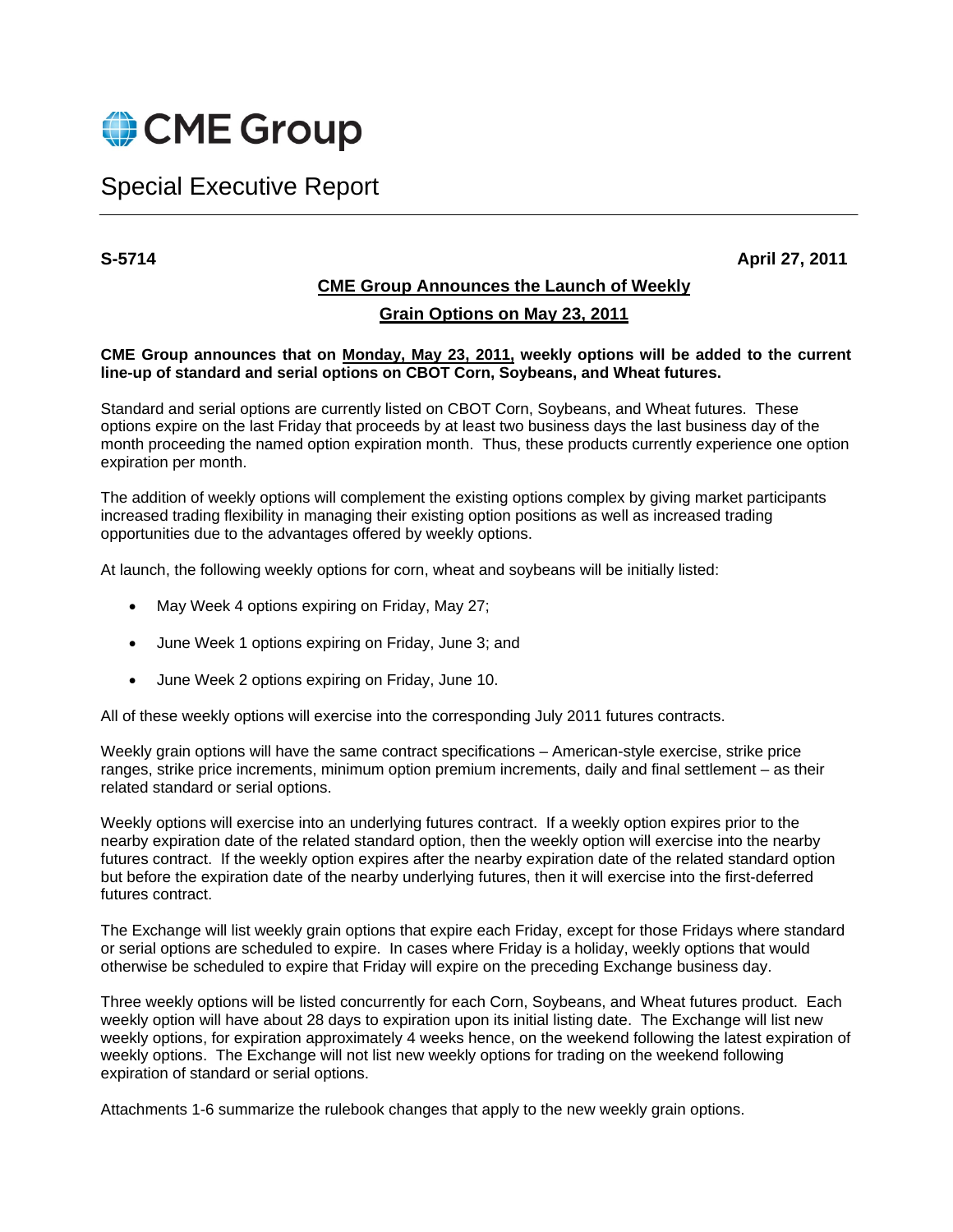If you require any additional information, please contact Randy Shao at 312-648-3795 or via e-mail at Renyuan.Shao@cmegroup.com; Fred Seamon at 312-634-1587 or via e-mail at Fred.Seamon@cmegroup.com; or Dave Lehman at 312-930-1875 or via e-mail at David.Lehman@cmegroup.com.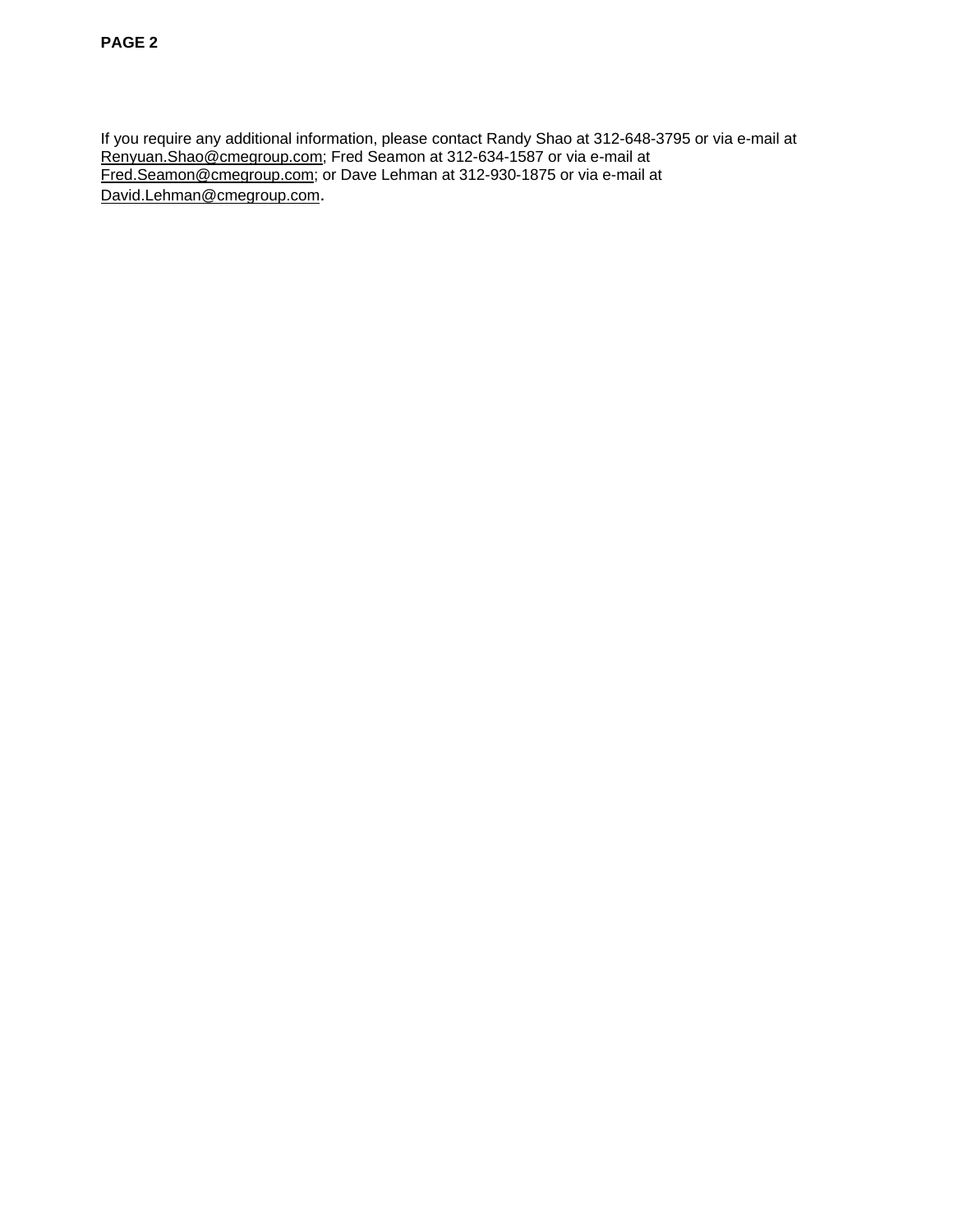The recommended rule book changes are attached with additions **bold and underlined** and deletions [bracketed with strikethrough].

## **Attachment 1**

**CBOT Rulebook Chapter 10A. Options on Corn Futures Rule 10A01. OPTIONS CHARACTERISTICS** 

#### **10A01.I. Termination of Trading**

[Subject to the provisions of Rule 10A01.D., no trades in Corn futures options expiring in the current month shall be made after the close of the open outcry trading session for the corresponding Corn futures contract on the last Friday which precedes by at least two business days, the last business day of the month preceding the option month. If such Friday is not a business day, the last day of trading shall be the business day prior to such Friday.]

#### **10A01.I.1. Standard and Serial Options**

**The last day of trading in any standard or serial option for expiry in a given month shall be the last Friday which precedes by at least two business days the last business day of the calendar month preceding such option's named expiry month. If such Friday is not a business day, then the last day of trading in such option shall be the business day prior to such Friday.**

**On their last day of trading, expiring standard or serial options shall cease trading at the close of the open outcry trading session for the corresponding Corn futures contract, subject to the provisions of Rule 10A01.D.** 

#### **10A01.I.2. Weekly Options**

**Any weekly option shall be designated to expire on a given Friday, provided however that no weekly option shall be designated to expire on any Friday that is also the last day of trading in a standard or serial option (Rule 10A01.I.1.). Trading in any weekly option shall terminate on the Friday on which such option is designated to expire. If such Friday is not a business day, then trading in weekly options designated for expiration on such Friday shall terminate on the business day prior to such Friday.**

**On their last day of trading, expiring weekly options shall cease trading at the close of the open outcry trading session for the corresponding Corn futures contract, subject to the provisions of Rule 10A01.D.**

#### **10A01.I.3. Trading in Underlying Futures**

**In the event that the underlying futures market does not open on a day scheduled for option expiration, such option expiration shall occur on the next day on which the underlying futures market opens for trading.**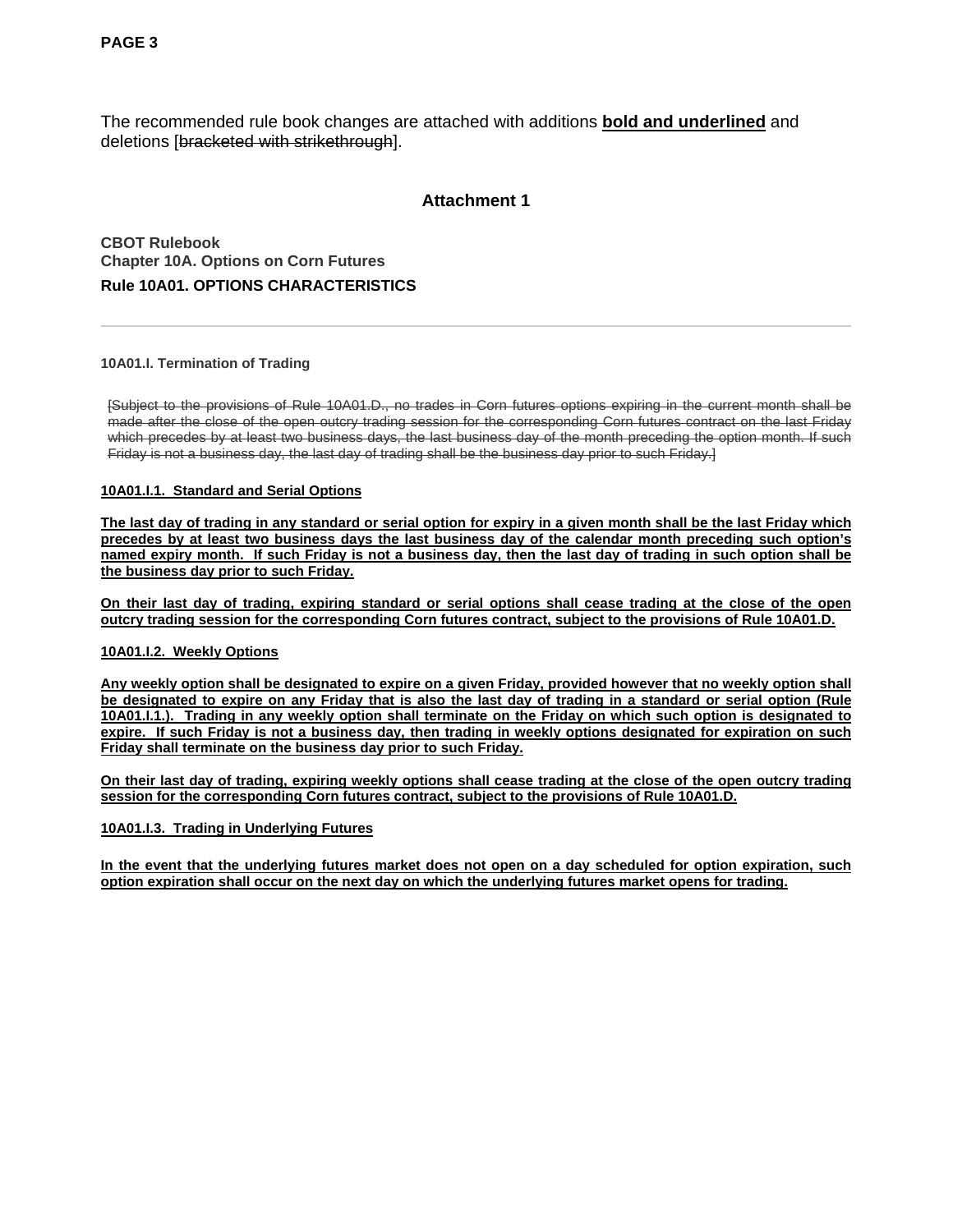## **CBOT Rulebook Chapter 10A. Options on Corn Futures Rule 10A01. OPTIONS CHARACTERISTICS**

#### **10A01.E. Exercise Prices**

Trading shall be conducted for put and call options with striking prices in integral multiples of five (5) cents and ten (10) cents per bushel per Corn futures contract as follows:

1.

a. At the commencement of trading for each option contract, the Exchange shall list a strike closest to the previous day's settlement price of the underlying Corn futures contract (the at-the-money strike), and strikes in integral multiples of ten cents in a range of 50 percent above and below the at-the-money strike. If the previous day's settlement price is midway between two strikes, the at-the-money strike shall be the larger of the two.

b. Over time, new ten cent strikes will be added to ensure that all strikes within 50 percent of the previous day's settlement price in the underlying futures contract are listed. 2.

a. At the commencement of trading for **weekly options, and for** options that are traded in months in which Corn futures are not traded, and for standard option months the business day they become the third listed month, the Exchange shall list a strike closest to the previous day's settlement price of the underlying Corn futures contract (the at-the-money strike), and strikes in integral multiples of five cents in a range of 25 percent above and below the at-the-money strike. If the previous day's settlement price is midway between two strikes, the at-the-money strike shall be the larger of the two. For example, five-cent strike price intervals for the September contract would be added on the first business day after the expiration of the July options contract.

b. Over time, new five-cent strike prices will be added to ensure that all strikes within 25 percent of the previous day's settlement price in the underlying futures are listed.

3. All strikes will be listed prior to the opening of trading on the following business day. Upon demand and at the discretion of the Exchange, new out-of-current-range strike prices at regularly defined intervals may be added for trading on as soon as possible basis. The Exchange may modify the procedures for the introduction of strikes as it deems appropriate in order to respond to market conditions. As new 5 and 10 cent strikes are added, existing strikes outside the newly determined strike ranges without open interest may be de-listed.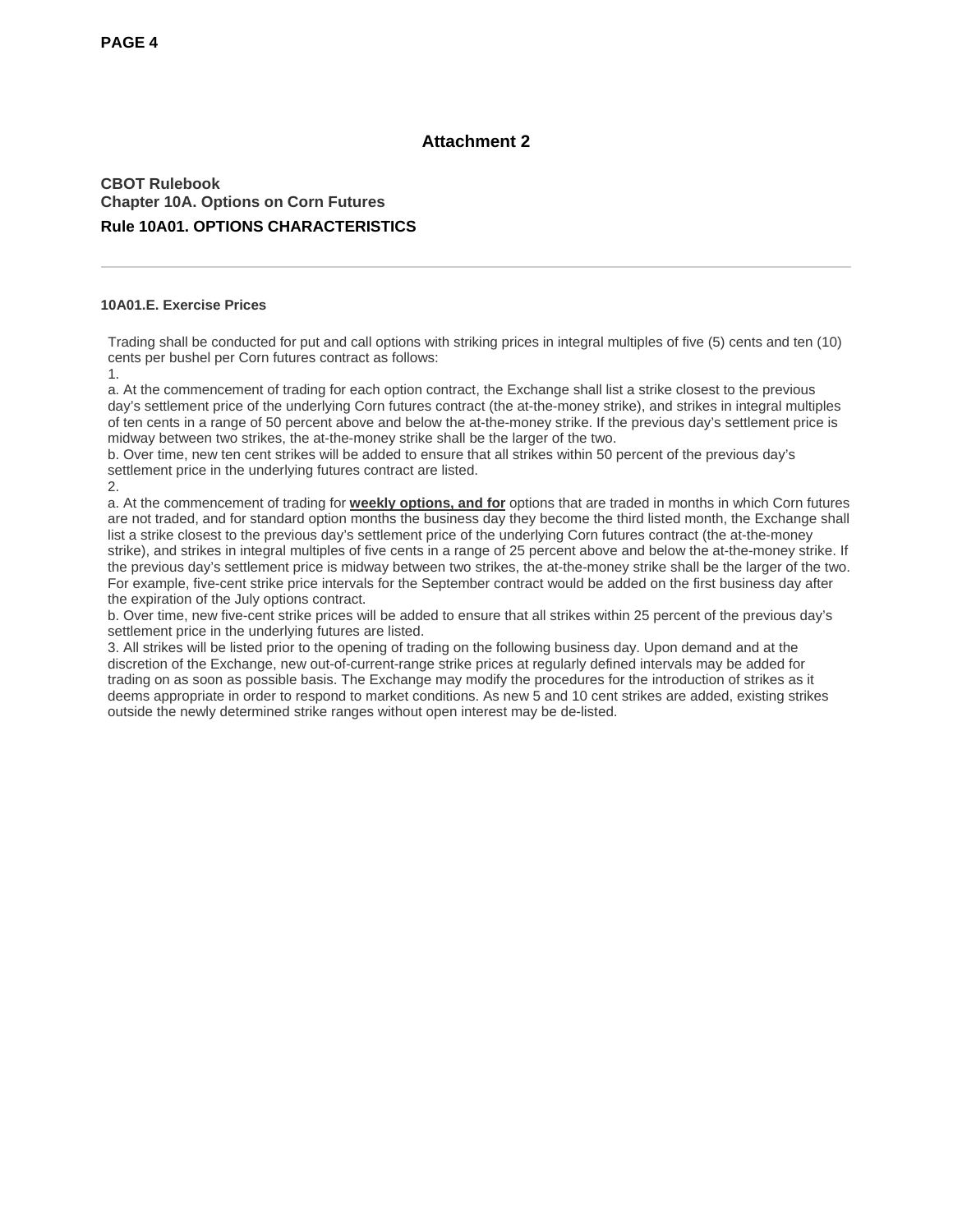## **CBOT Rulebook Chapter 11A. Options on Soybean Futures Rule 11A01. OPTIONS CHARACTERISTICS**

#### **11A01.I. Termination of Trading**

[Subject to the provisions of Rule 11A01.D., no trades in Soybean futures options expiring in the current month shall be made after the close of the open outcry trading session for the corresponding Soybean futures contract on the last Friday which precedes by at least two business days, the last business day of the month preceding the option month. If such Friday is not a business day, the last day of trading shall be the business day prior to such Friday.]

#### **11A01.I.1. Standard and Serial Options**

**The last day of trading in any standard or serial option for expiry in a given month shall be the last Friday which precedes by at least two business days the last business day of the calendar month preceding such option's named expiry month. If such Friday is not a business day, then the last day of trading in such option shall be the business day prior to such Friday.**

**On their last day of trading, expiring standard or serial options shall cease trading at the close of the open outcry trading session for the corresponding Soybean futures contract, subject to the provisions of Rule 11A01.D.** 

#### **11A01.I.2. Weekly Options**

**Any weekly option shall be designated to expire on a given Friday, provided however that no weekly option shall be designated to expire on any Friday that is also the last day of trading in a standard or serial option (Rule 11A01.I.1.). Trading in any weekly option shall terminate on the Friday on which such option is designated to expire. If such Friday is not a business day, then trading in weekly options designated for expiration on such Friday shall terminate on the business day prior to such Friday.**

**On their last day of trading, expiring weekly options shall cease trading at the close of the open outcry trading session for the corresponding Soybean futures contract, subject to the provisions of Rule 11A01.D.**

#### **11A01.I.3. Trading in Underlying Futures**

**In the event that the underlying futures market does not open on a day scheduled for option expiration, such option expiration shall occur on the next day on which the underlying futures market opens for trading.**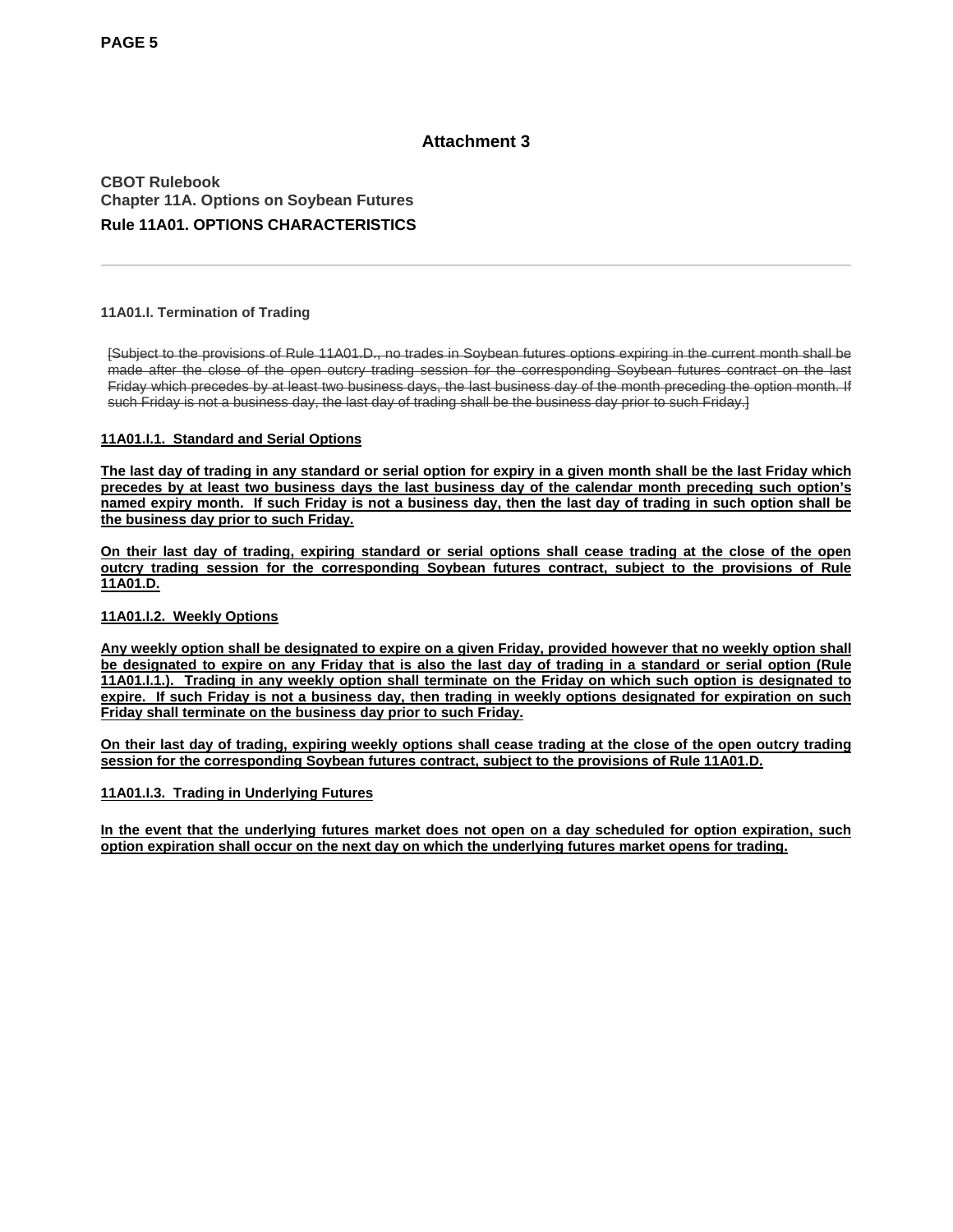**CBOT Rulebook Chapter 11A. Options on Soybean Futures Rule 11A01. OPTIONS CHARACTERISTICS**

#### **11A01.E. Exercise Prices**

Trading shall be conducted for put and call options with striking prices in integral multiples of ten (10) cents and twenty (20) cents per bushel per Soybean futures contract as follows:

1.

a. At the commencement of trading for each option contract, the Exchange shall list a strike closest to the previous day's settlement price of the underlying Soybean futures contract (the at-the-money strike), and strikes in integral multiples of twenty cents in a range of 50 percent above and below the at-the-money strike. If the previous day's settlement price is midway between two strikes, the at-the-money strike shall be the larger of the two. b. Over time, new twenty cent strikes will be added to ensure that all strikes within 50 percent of the previous day's settlement price in the underlying futures contract are listed. 2.

a. At the commencement of trading for **weekly options, and for** options that are traded in months in which Soybean futures are not traded, and for standard option months the business day they become the third listed month, the Exchange shall list a strike closest to the previous day's settlement price of the underlying Soybean futures contract (the at-the-money strike), and strikes in integral multiples of ten cents in a range of 25 percent above and below the at-themoney strike. If the previous day's settlement price is midway between two strikes, the at-the-money strike shall be the larger of the two. For example, ten-cent strike price intervals for the September contract would be added on the first business day after the expiration of the July options contract.

b. Over time, new ten-cent strike prices will be added to ensure that all strikes within 25 percent of the previous day's settlement price in the underlying futures are listed.

3. All strikes will be listed prior to the opening of trading on the following business day. Upon demand and at the discretion of the Exchange, new out-of-current-range strike prices at regularly defined intervals may be added for trading on as soon as possible basis. The Exchange may modify the procedures for the introduction of strikes as it deems appropriate in order to respond to market conditions. As new 10 and 20 cent strikes are added, existing strikes outside the newly determined strike ranges without open interest may be de-listed.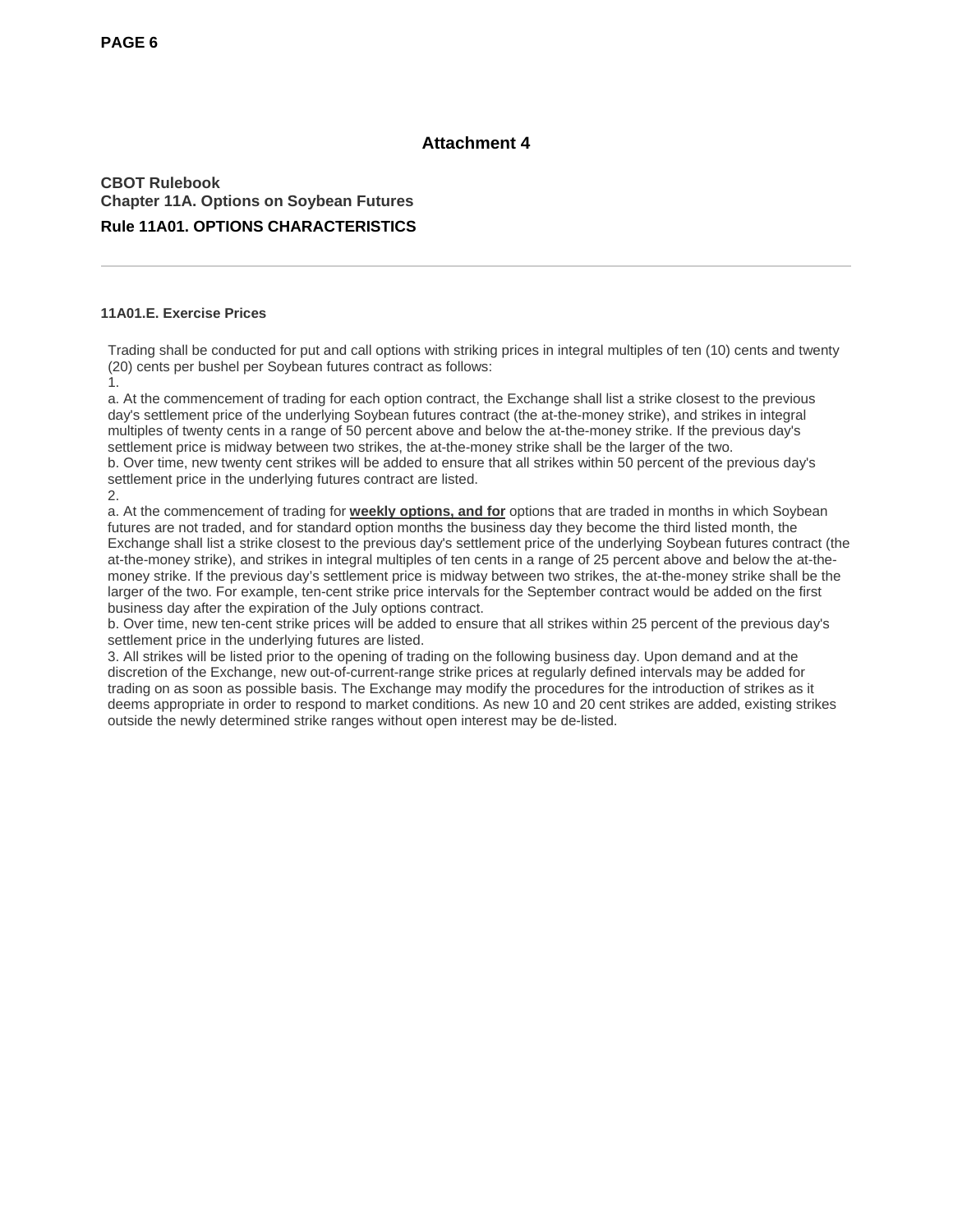**CBOT Rulebook Chapter 14A. Options on Wheat Futures Rule 14A01. OPTIONS CHARACTERISTICS**

#### **14A01.I. Termination of Trading**

[Subject to the provisions of Rule 14A01.D., no trades in Wheat futures options expiring in the current month shall be made after the close of the open outcry trading session for the corresponding Wheat futures contract on the last Friday which precedes by at least two business days, the last business day of the month preceding the option month. If such Friday is not a business day, the last day of trading shall be the business day prior to such Friday.]

#### **14A01.I.1. Standard and Serial Options**

**The last day of trading in any standard or serial option for expiry in a given month shall be the last Friday which precedes by at least two business days the last business day of the calendar month preceding such option's named expiry month. If such Friday is not a business day, then the last day of trading in such option shall be the business day prior to such Friday.**

**On their last day of trading, expiring standard or serial options shall cease trading at the close of the open outcry trading session for the corresponding Wheat futures contract, subject to the provisions of Rule 14A01.D.** 

#### **14A01.I.2. Weekly Options**

**Any weekly option shall be designated to expire on a given Friday, provided however that no weekly option shall be designated to expire on any Friday that is also the last day of trading in a standard or serial option (Rule 14A01.I.1.). Trading in any weekly option shall terminate on the Friday on which such option is designated to expire. If such Friday is not a business day, then trading in weekly options designated for expiration on such Friday shall terminate on the business day prior to such Friday.**

**On their last day of trading, expiring weekly options shall cease trading at the close of the open outcry trading session for the corresponding Wheat futures contract, subject to the provisions of Rule 14A01.D.**

#### **14A01.I.3. Trading in Underlying Futures**

**In the event that the underlying futures market does not open on a day scheduled for option expiration, such option expiration shall occur on the next day on which the underlying futures market opens for trading.**